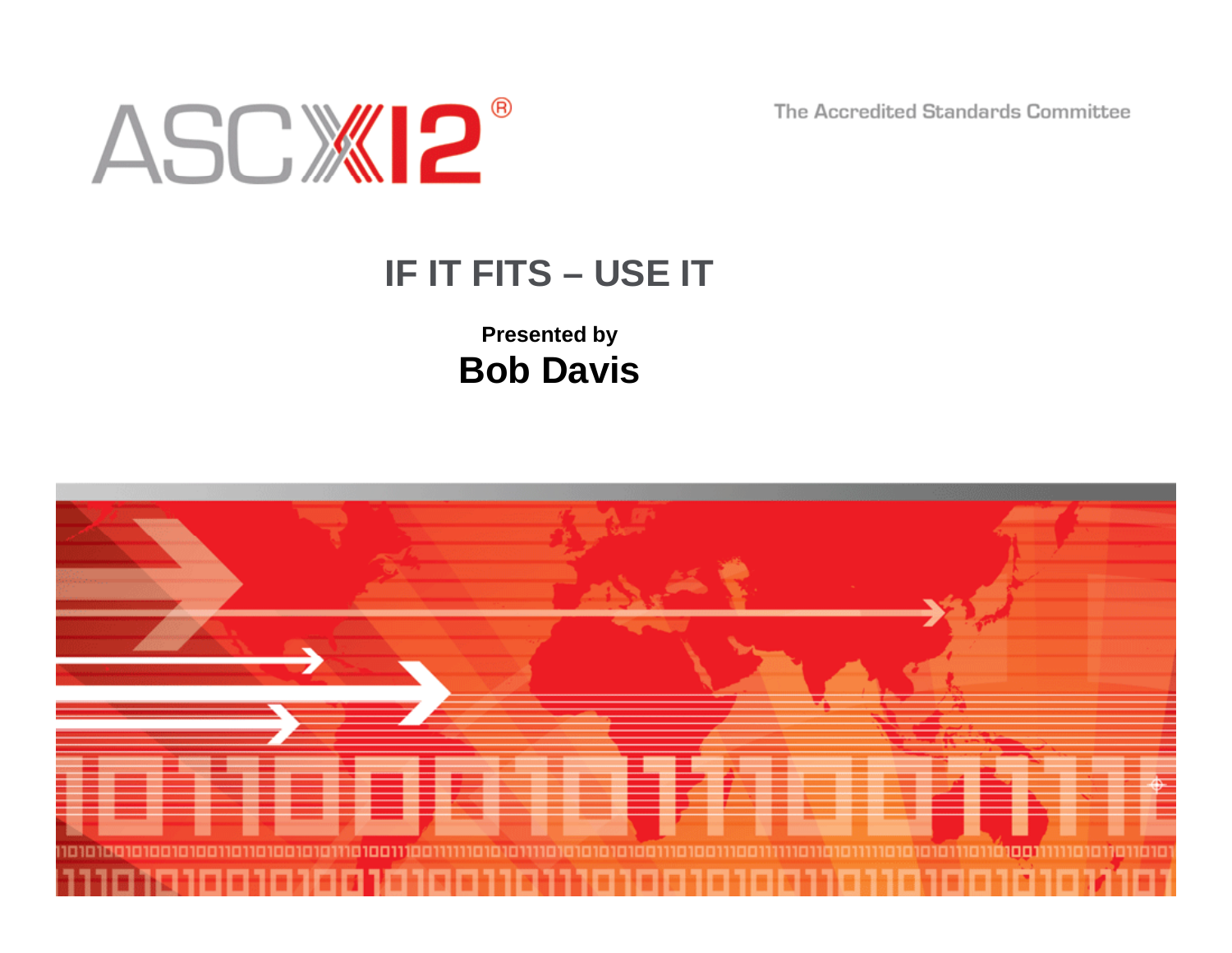## **This presentation is for informational purposes only.**

- The content should not be construed as legal advice.
- If you have questions regarding specific information shared during this presentation, please send them to info@x12.org
- Visit <u>www.x12.org</u> for additional details about ASC X12

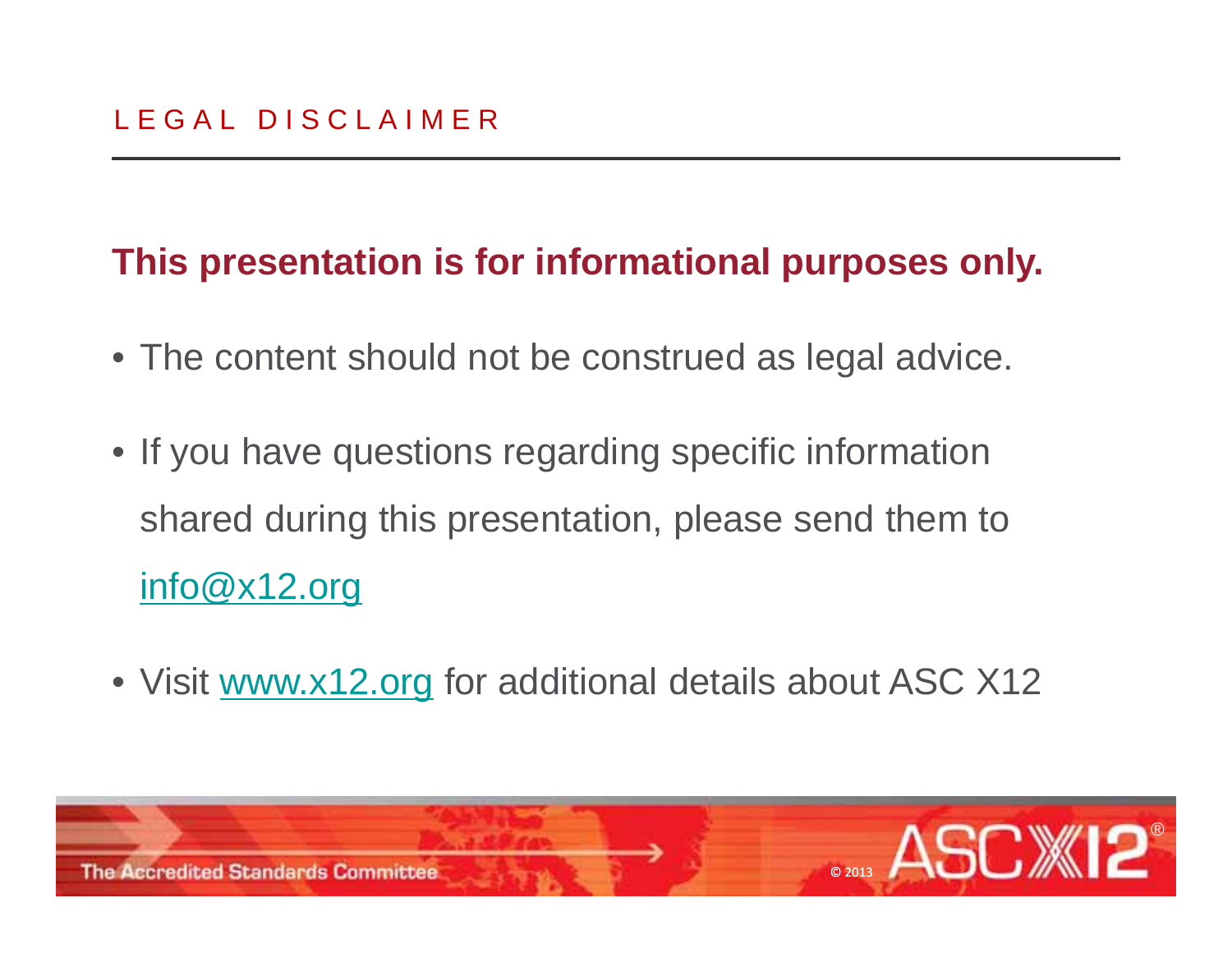**Public Health Discharge Data systems have been in existence since the late 1970 s' .** 

**One thing that has stayed constant in all old and new systems is that these data systems are driven by 2 by questions:**

> **WHAT IS WRONG?& HOW MUCH DOES IT COST?**

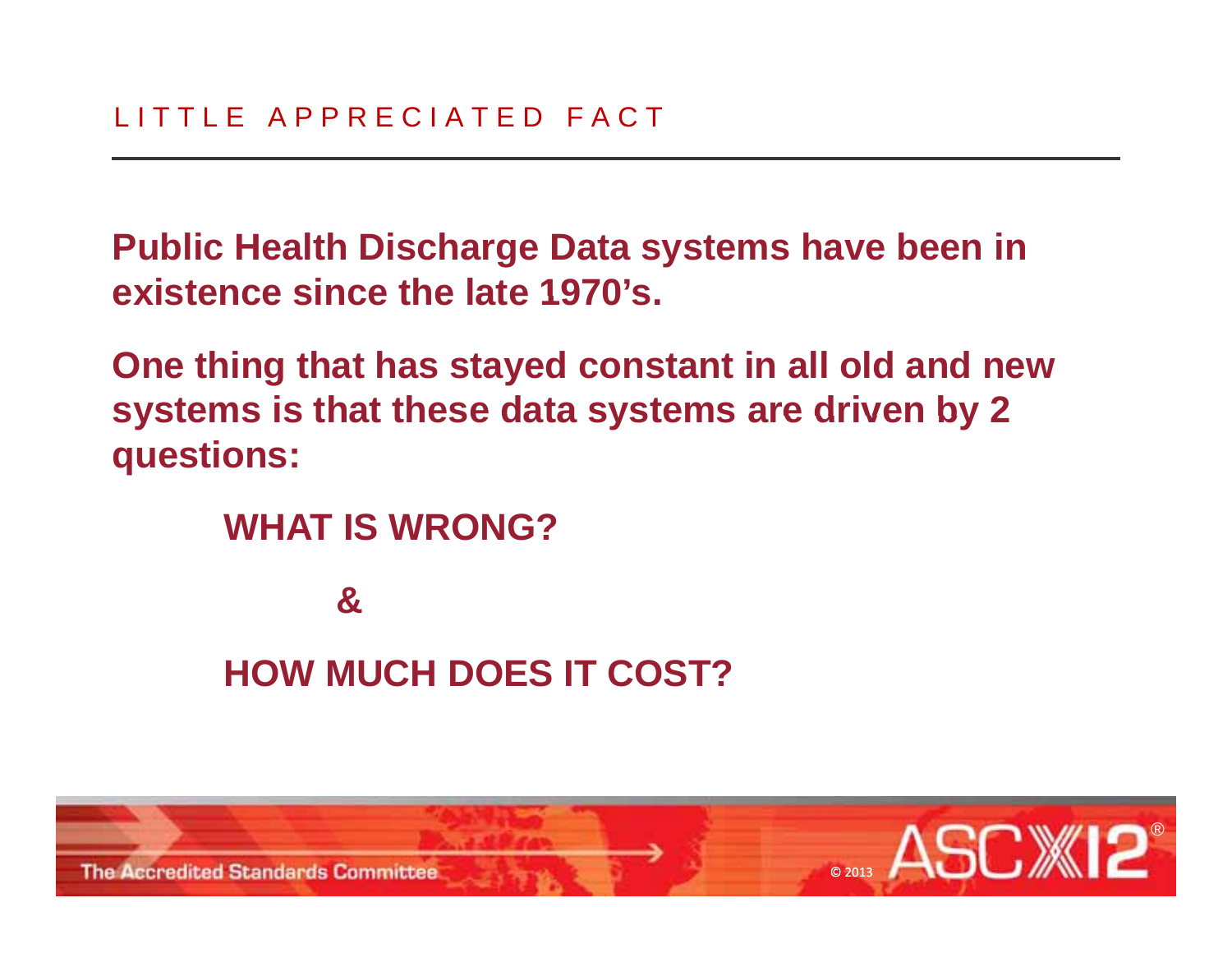**These Public Health Discharge Data systems have a long track record of being the "Canary in the Mineshaft". They anticipate the data needs before the rest of the industry realizes it! (For example- Present on Admission Indicator, Diagnosis codes on a Bill)**

**These systems have long been the basis for Quality Measurement by the states and publication of reports**  intended to improve quality of care in health facilities **regulated by each state.**

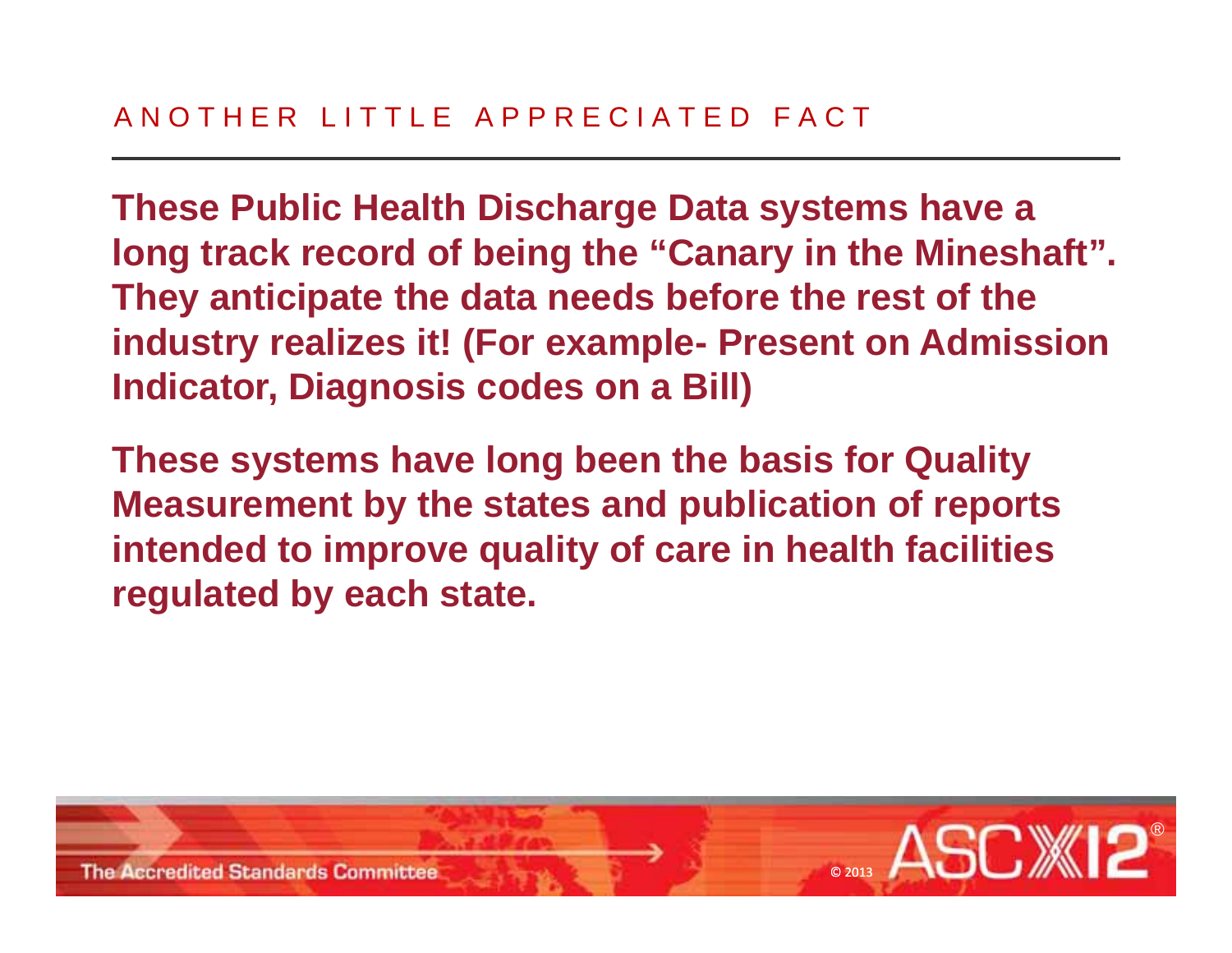#### WHY DOES "IT FIT" WITH ASC X12 STANDARDS?

- **These state systems USE THE SAME provider processes to collect the data as dictated by HIPAA Rules. (Public Health Hospital and Clinic Reporting systems are HIPAA Compatible)**
- **These state systems USE THE SAME payer processes to collect Post Adjudicated Claims Data.**
- **Using compatible ASC X12 Transactions – REDUCES THE COLLECTION BURDEN on providers & payers with BETTER QUALITY OF DATA COLLECTED.**

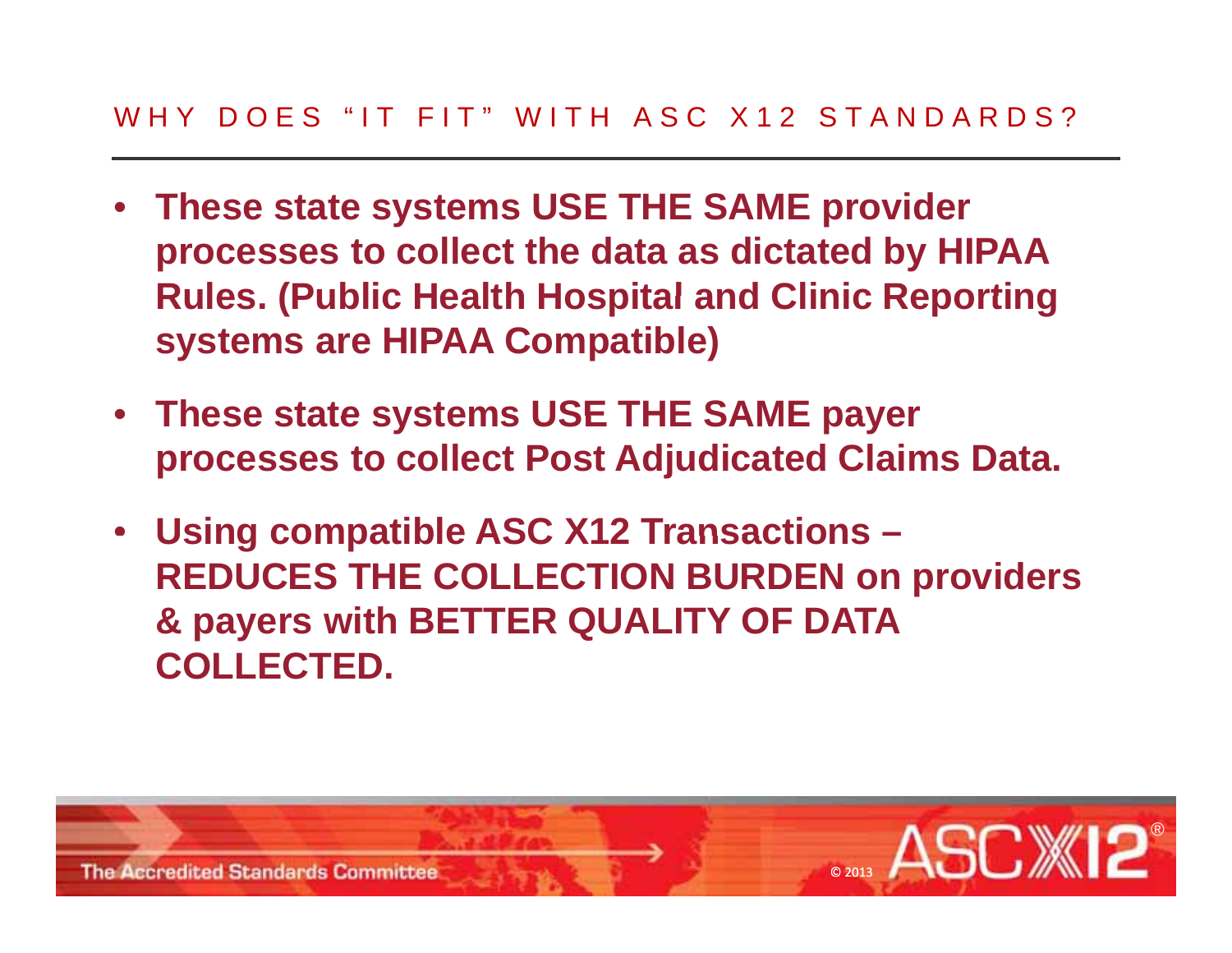- **The Data Elements needed by states to answer this questions are already or easily made part of the ASC X12 standards standards.**
- **The Health Care Service: Data Reporting Guide is an approved ASC X12 standard created to provide <sup>a</sup> approved standard messaging vehicle for public health reporting. (It is very very closely aligned with the HIPAA mandated Institutional Claim Guide.)**

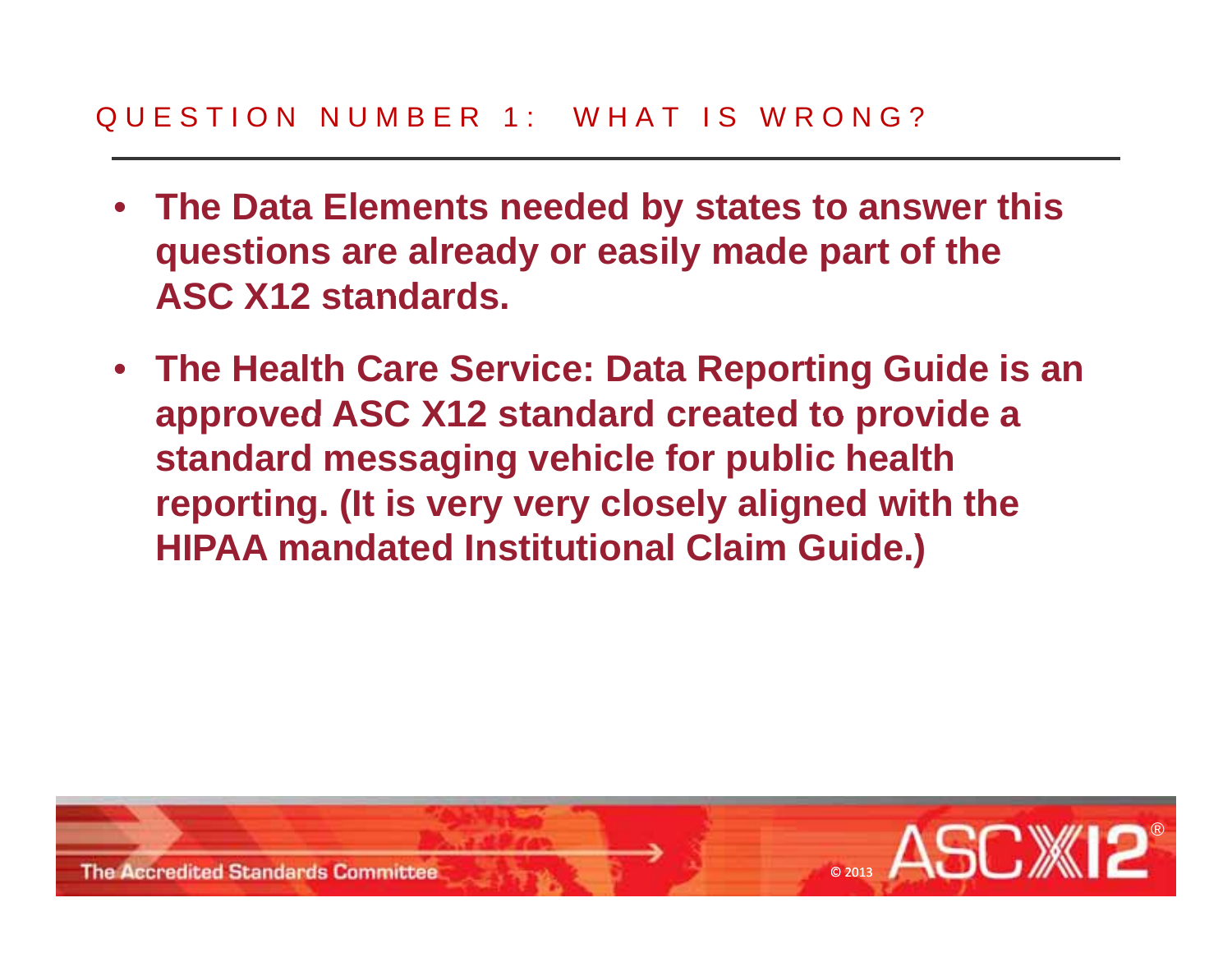- **ASC X12 provides a cross industry forum for having meaningful discussion about meaningful use.**
- **Fostering of important relationships. ASC X12 has a close long standing working relationship with the National Uniform Billing Committee as does the Public Health Community.**

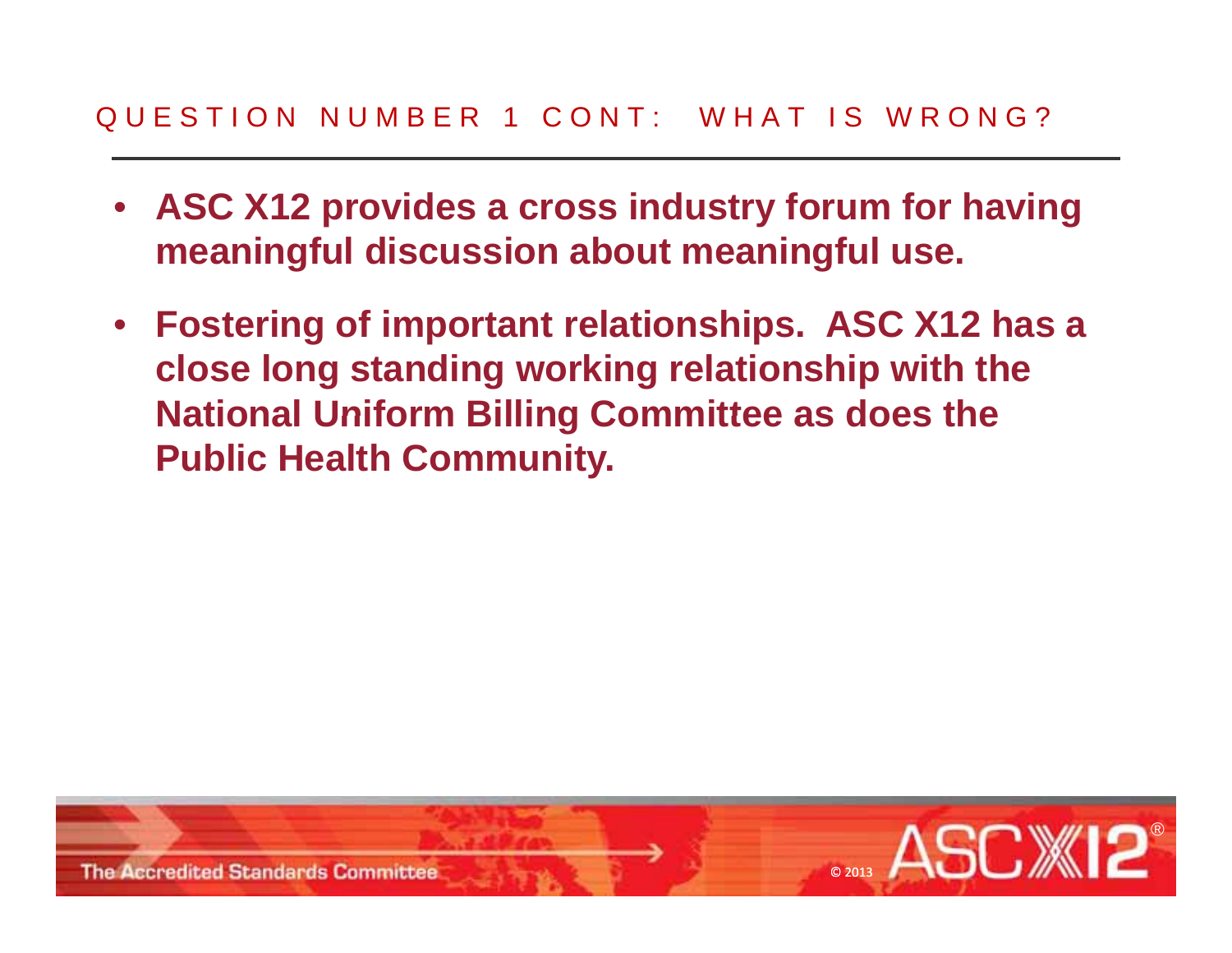- **Note: This question has always been problematic to answer. Existing state discharge systems collect charges as <sup>a</sup> proxy for Costs NOT THE SAME as Costs. SAME.**
- **States solved this problem by requiring the payers to report this data These systems are called All data. Payer Claims Data (APCD).**
- Again the best Fit was found with the existing X12 **data standards. As we know the HIPAA rules apply to payers as well as providers. Developing**  standards to satisfy the public health need to **answer the How Much Does it Cost question was found within the scope of ASC X12 data standards.**

©2013 ®

**The Accredited Standards Committee**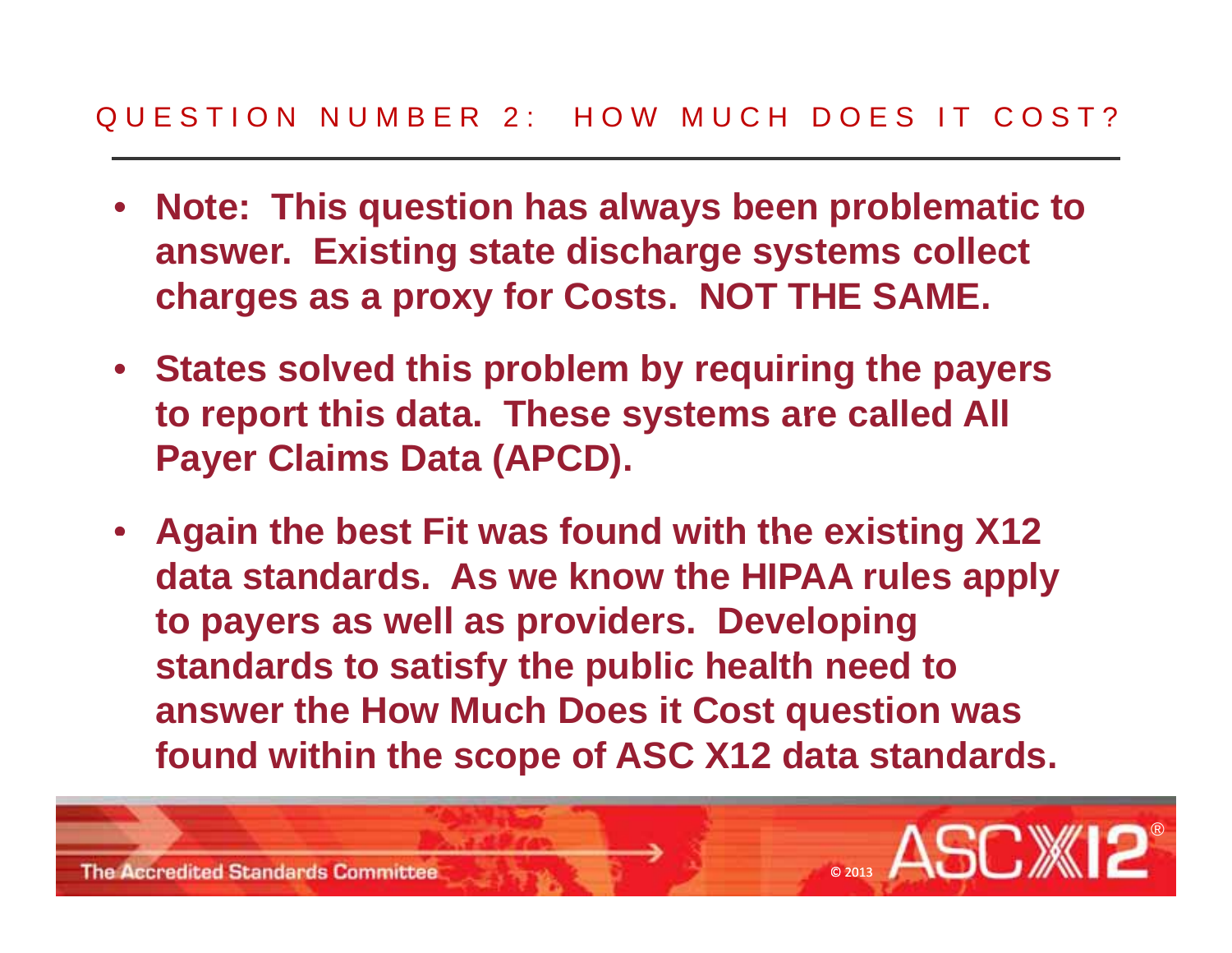- **The result has been the creation of a series of Post Adjudicated Claims Reporting (PACDR) data standards.**
- **Potential WOW's using these new PACDR systems.**
	- **Access to accurate cost data since the source of cost data is payer systems.**
	- **Easier to collect because there are a lot fewer payers than providers in every state.**
	- **Access to data for services up to now that has been difficult if not impossible to collect (i.e. Labs, Pharmacy, & Doctors Offices) Doctors Offices)**

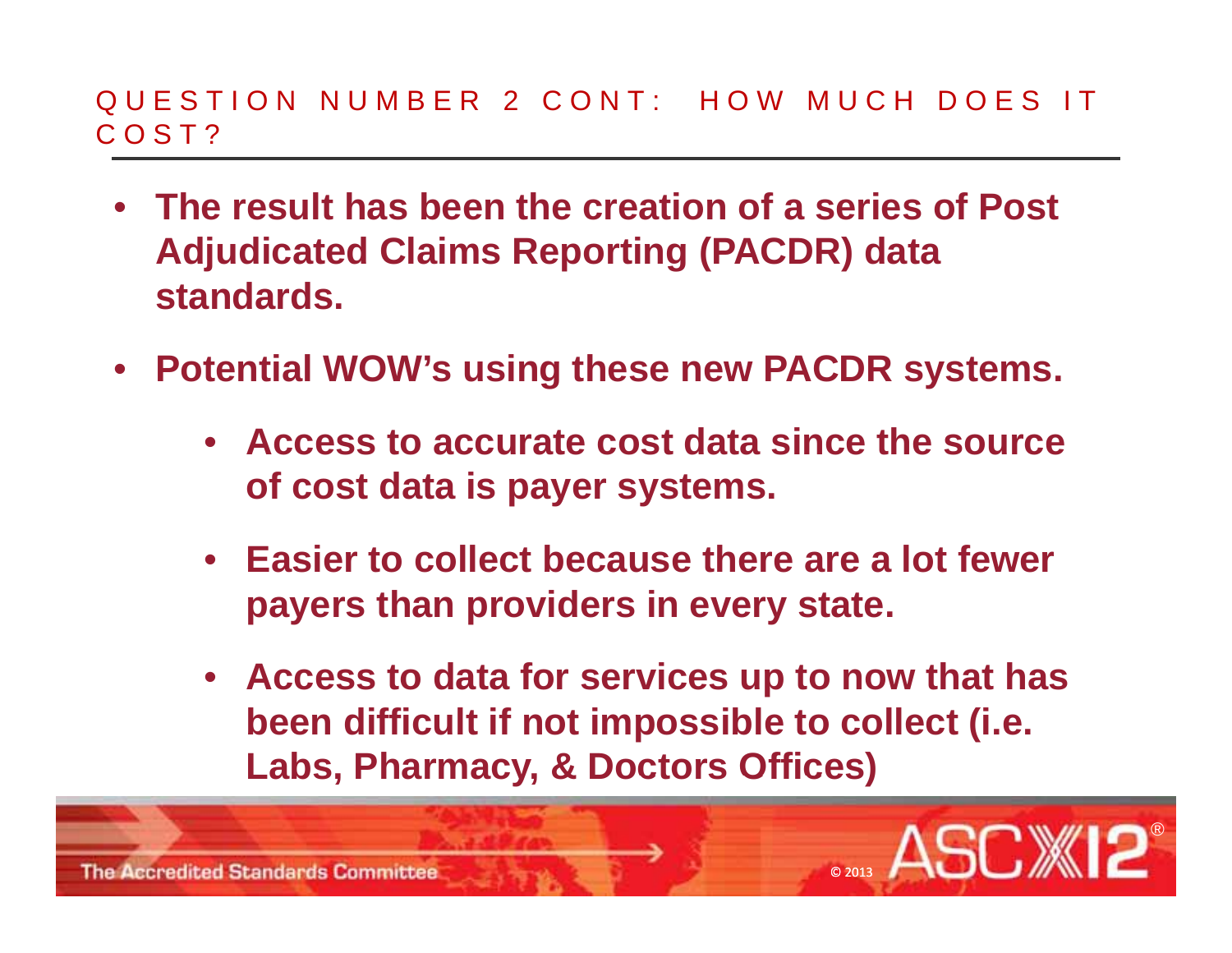#### CURRENT STATE OF PUBLIC HEALTH RELATED STANDARDS

- **Strengths**
	- $\bullet$  **Public Health representatives being invited to the standards table (i <sup>e</sup> NUBC representation) (i.e.**
	- $\bullet$  **ASC X12 embraced need to adapt their standards to Public Health Reportin g g needs. A gain X12 standards "FIT" the needs of these public health reporting systems.**
- **Weaknesses**
	- $\bullet$  **MORE Representation needs to be supported to better represent the diverse needs of Public Health at the "standards tables".**
	- • **Coordination across the spectrum of Public Health needs to improve.**

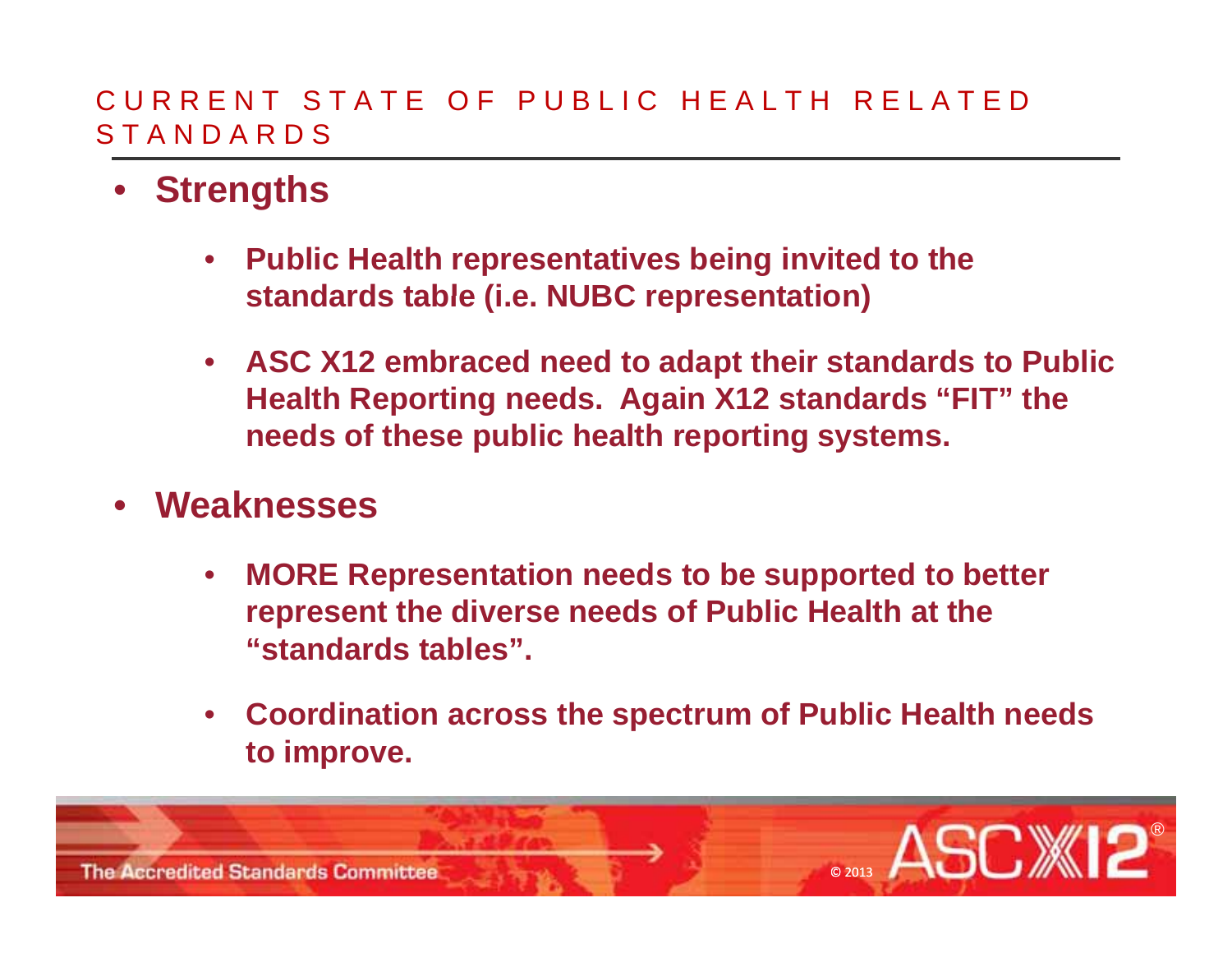#### WHAT ARE THE INCENTIVES AND DRIVERS FOR ADOPTING DATA STANDARDS?

- • **Incentives**
	- $\bullet$ **More comparable data across state lines.**
	- $\bullet$  **Less of a burden to collect quality data as demonstrated by the long lived state discharge systems. (They keep g**iving like the ever ready bunny).
- **Barriers**
	- $\bullet$  **Resources to maintain existing systems It takes time for systems. humans to mature. The same is true of data systems. Monies need to be made available to maintain legacy systems.**
	- • **Resources needed to participate and keep informed about the relevant standards for each Public Health application.**

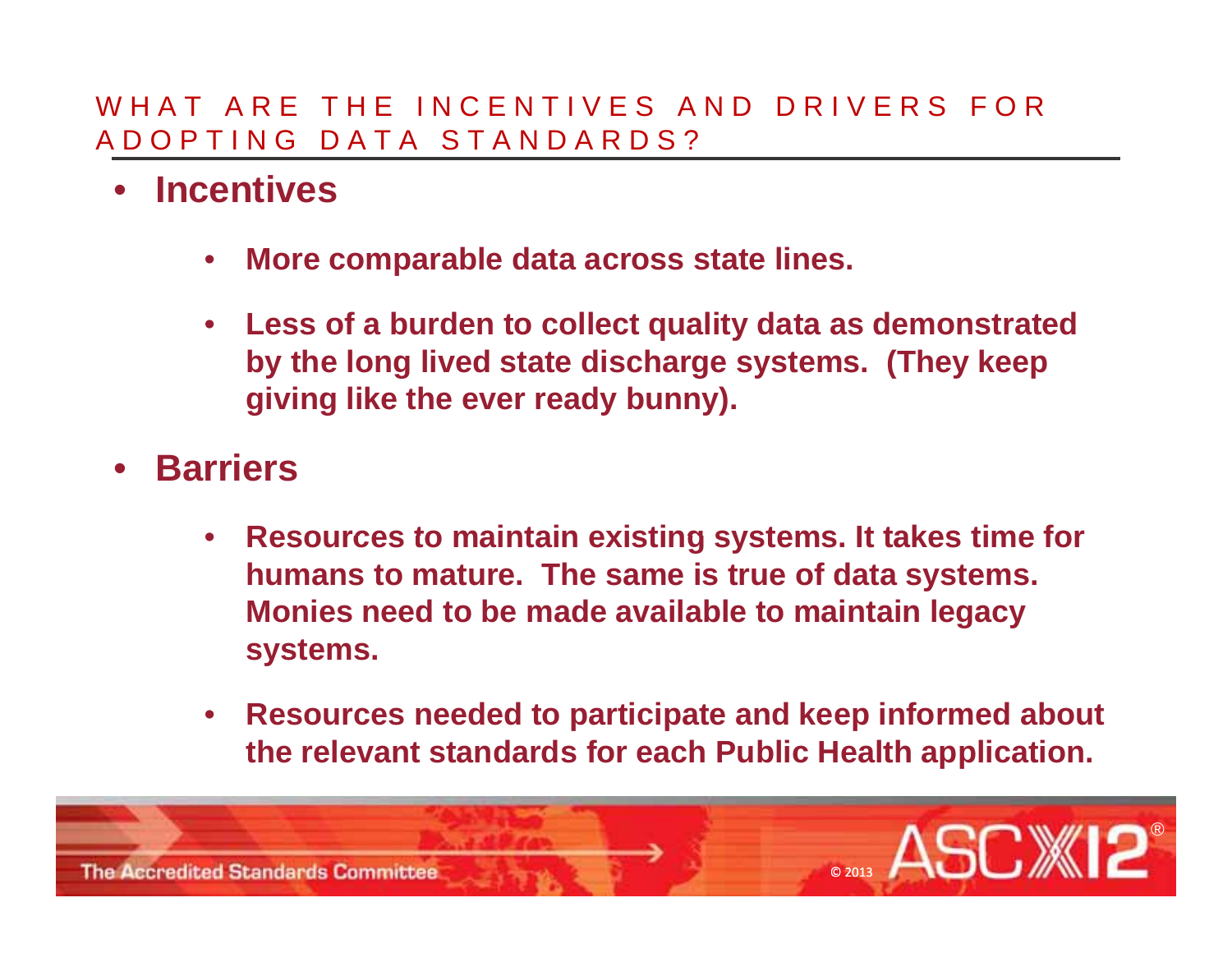#### WHAT ARE THE IMPLEMENTATION CHALLENGES?

- **The Short Answer is Resource Starved:** 
	- $\bullet$  **To develop and MAINTAIN suitable standards meeting public health data needs needs.**
	- $\bullet$  **To create and MAINTAIN standards-based public health data s ystems.**
	- $\bullet$ **To educate about what standards are available.**
- • **In spite of these challenges states have been creating and In challenges, maintaining public health reporting systems for a long time.**

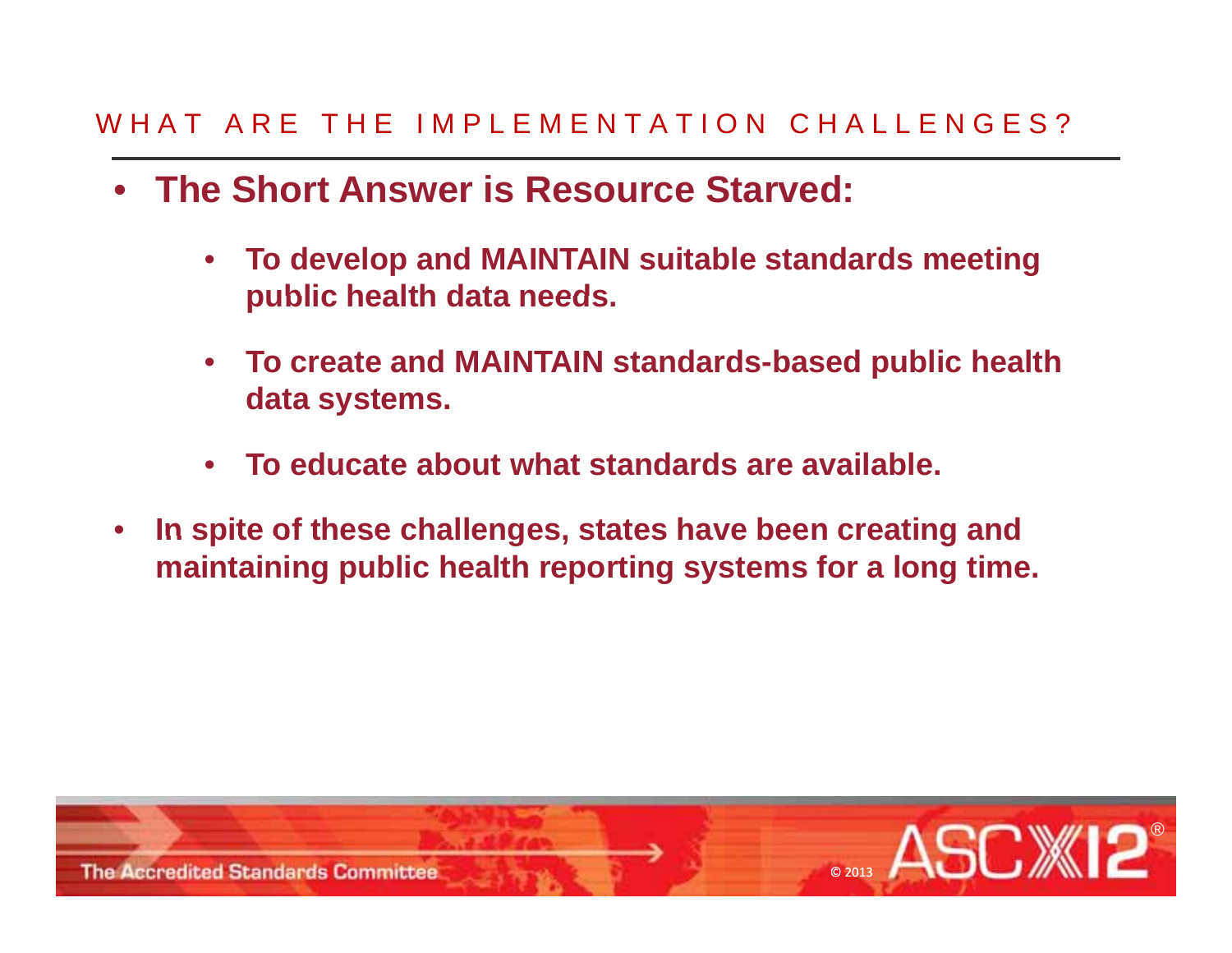#### PRIVACY AND SECURITY OF PUBLIC HEALTH REPORTING SYSTEMS?

- **Fact:**
	- $\bullet$  **History is on our side. States up to now have been very diligent over many many years to put processes in place to ensure the privacy and security of identifiable data. These time tested processes existed before HIPAA privacy rules and remain in effect today.**
	- **All state data stewards understand – "They want to watch 20 / 20 not be on it!" Having a privacy breech would put those bureaucrats on such a show. So far So Good.**
- **Lessons Learned**
	- **States have successfully collected and protected this data for a long time. National systems could learn from the states that have been successful data stewards over time.**

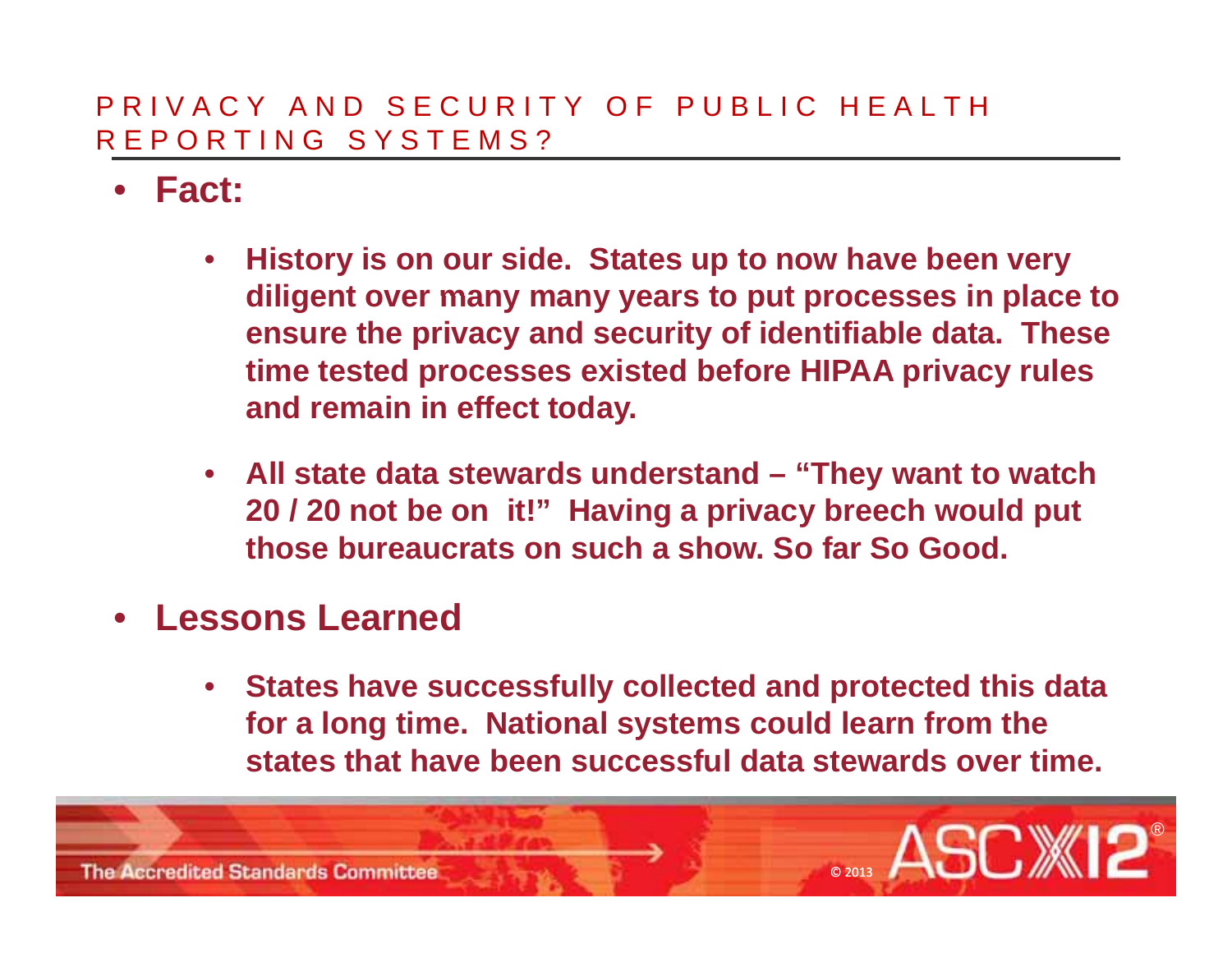### INTEROPERABILITY STANDARDS?

#### •**Opinion:**

- $\bullet$  **We need to work harder developing harmonized definitions**  across the spectrum of Public Health, so that when data is **used across the multi-purpose world of public health, it is more useful without being more expensive.**
- • **We need to pay more attention to the industry processes that are in place to collect data and leverage these processes to feed the public health data needs for clinical as well as policy purposes.**
- • **In other words, we need to be part of the solution and not part of the problem problem.**

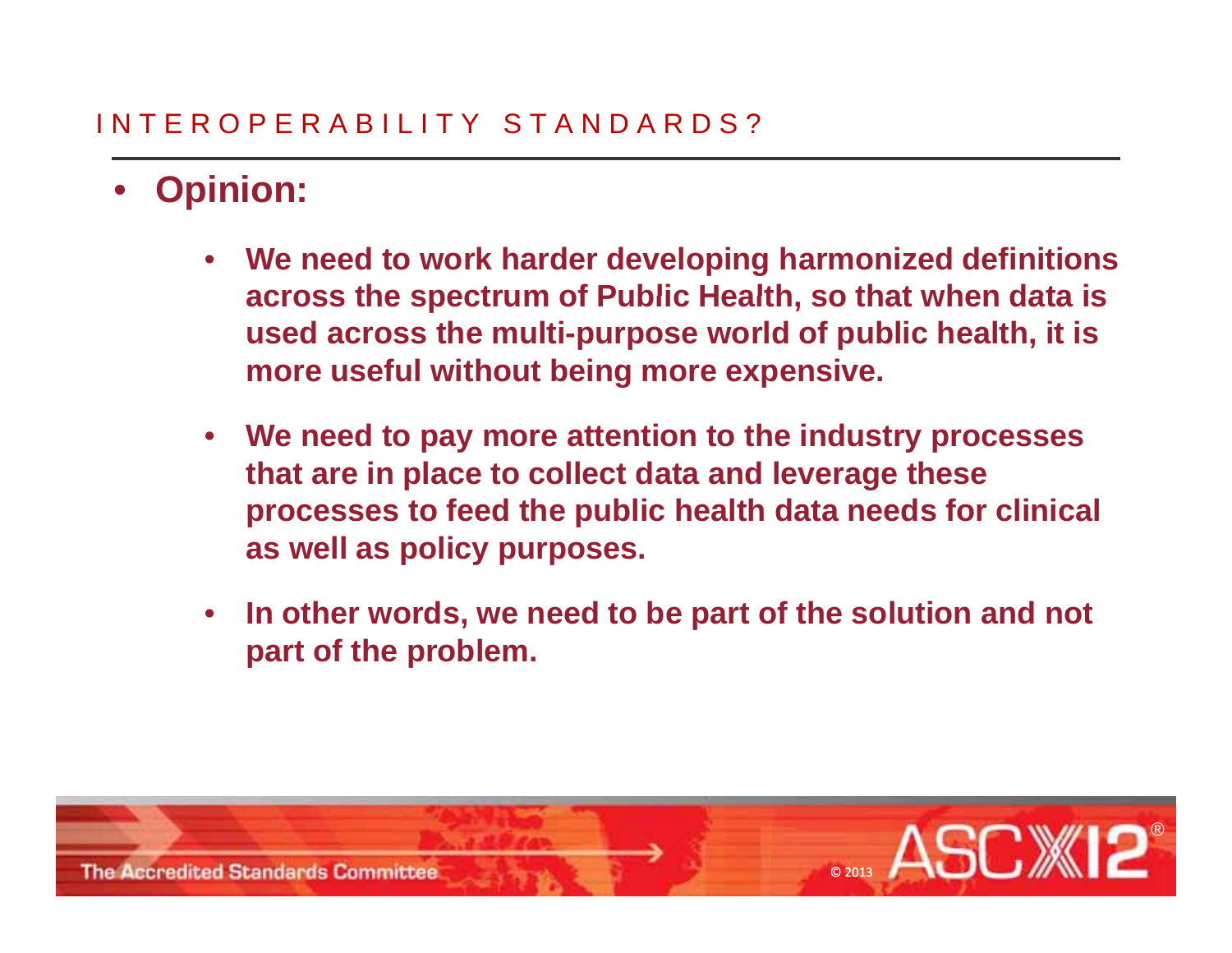**ASC X12 stands ready to help create implementable data standards for Public Health Reporting as evidenced by the body of work represented in the balloted approval of balloted of the Health Care Service: Data Reporting Guide and the Post Adjudicated Claims Data Reporting Guides as ASC X12 standards.**

**ASC X12 stands ready to develop new yet to be**  determined data standards of the future with confidence **based on successful pasts.**

ASC X12 standards "FIT" the needs of public health **reporting systems long used to establish health policy in this country. y**

> ©2013

®

 $\blacksquare$